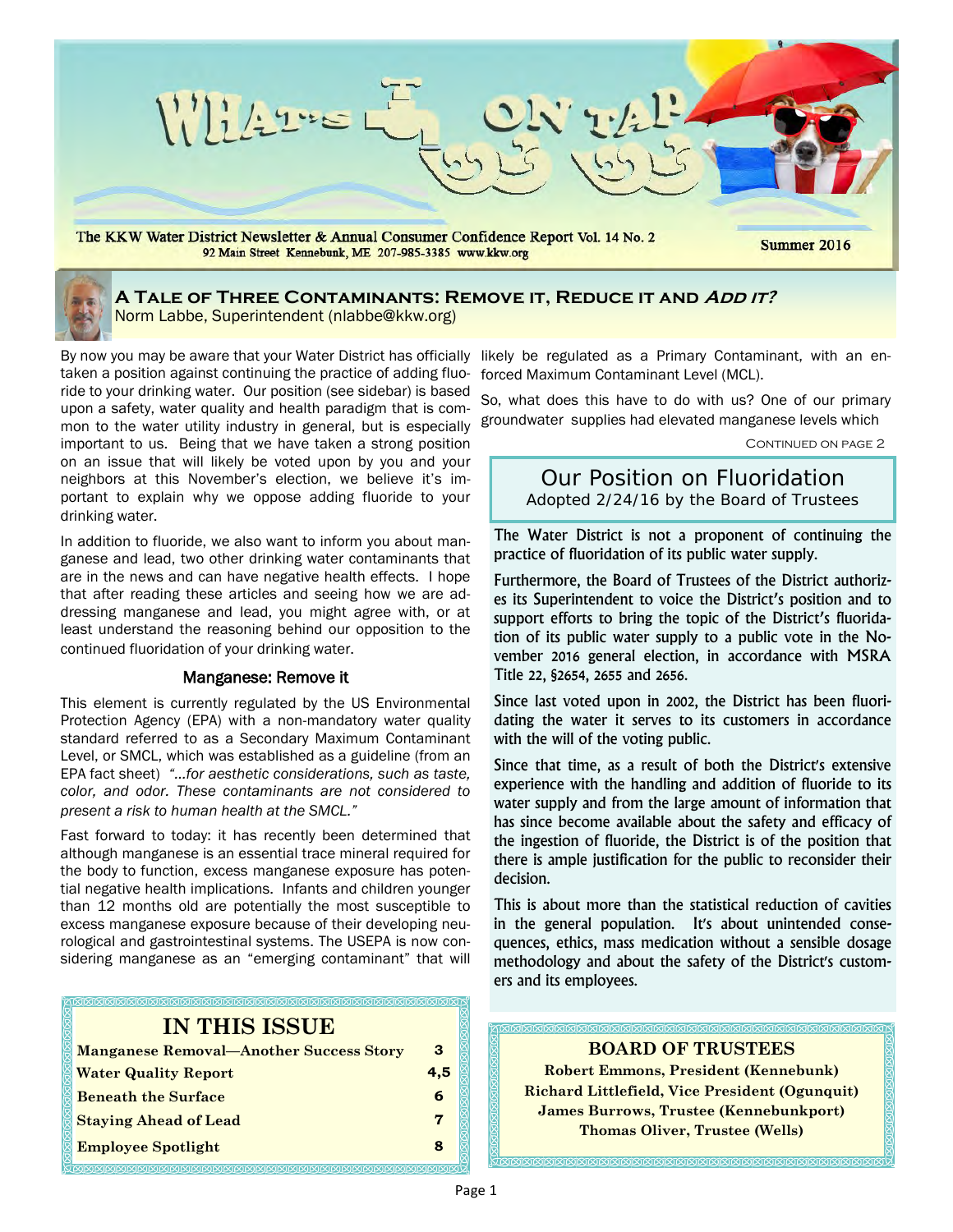# **A Tale of Three Contaminants** (continued from page 1)

caused an occasional aesthetic issue for some customers. know that they are consuming more fluoride than if they swal-While studying the topic, we learned about the EPA's develop- lowed a "pea-sized amount" of fluoridated toothpaste while ing concerns. We have since designed and placed on-line an innovative, low cost manganese removal system for this groundwater source. For more information on this, see *Manganese Removal-Another Success Story* on Pg. 3.

### Lead: Reduce it

Much has been in the news recently about this contaminant. As we reported in our prior issue of *What's on Tap,* we DO NOT have a lead issue. There is more information about this ongoing national issue on our website.

Unlike manganese, lead is not an essential trace mineral and is considered a Primary Contaminant by the EPA. Lead typically gets into drinking water from customer-owned plumbing and fixtures. Since well before the US EPA's Lead and Copper Rule of 1991 and the Lead Reduction Act of 2014, the District has taken several proactive steps toward minimizing the amount of lead that can possibly reach your faucets, as further detailed in *Staying Ahead of Lead*, on Pg. 7.

At this point, it's probably clear why we hold the position we do. Our mission statement (see inset) explains it well. If there is a chance of a health issue related to our water, we do our best to resolve it, in the most cost-effective manner we can find.

### Fluoride: Add it?

So now we are faced with issues relating to the fluoridation of your drinking water. We have been doing it for well over a decade, since the public voted for us to add fluoride in November of 2002. Although we aren't medical professionals, we try to stay abreast of current health-related news as it pertains to drinking water. Like lead, fluoride is not an essential trace mineral. What we have found, in addition to our own experience in dealing with fluoride (including employee safety issues), is that there is a mounting body of evidence linking the ingestion of fluoride to several significant health issues. The health concerns are no longer limited to dental fluorosis (which in its mild form is primarily cosmetic). It is now also being recognized as an endocrine disruptor, linked to a wide variety of health issues, which are currently being studied, discussed and debated among various groups of scientific and medical professionals. It is also now known that the general population is ingesting much more fluoride than it did

some 50-plus years ago when fluoridation of drinking water was proposed as a method of reducing the incidence of dental caries. For example, there is fluoride in all of the processed beverages that utilize a utility's fluoridated water; even in beer.

What is both troubling and frustrating to us is that when a child consumes two glasses of our fluoridated water, we

<u>KAMMAMMAMMAMMAMMAMMA</u> **Our mission is to provide the highest quality drinking water and customer service at the most reasonable price** 

**TAAAAAAAAAAAAAAAAAAAAAA** 

 $\boxtimes$ **A** 

senting both sides of this controversial topic. But don't only take our word for it; go ahead and do an internet search on fluoride or the fluoridation of drinking water. Check out the conclusions reached by the

National Research Council's 2006 scientific review of EPA's fluoride standards (which were requested by the EPA). Check out both sides of the issue. After educating yourself, we trust that you will understand our perspective (and possibly agree with us) that we should stop adding fluoride to your drinking water.

The only way we can stop adding fluoride to your drinking water is for you and your neighbors to vote for its removal at a general election. We are supporting an ongoing petition effort to bring this to a vote in November. If you want the public to be able to reconsider fluoridation at this November's election and are a registered voter in the Towns of Kennebunk, Kennebunkport, Wells, Ogunquit, Arundel, coastal Biddeford (east of Route 9) or coastal York (Cape Neddick) north of the Cliff House, please contact us at info@kkw.org and we'll connect you with a petitioner. Thank you and good health!



brushing their teeth. If that amount of toothpaste was swallowed, they are instructed (as stated on the tube of toothpaste shown below) to immediately call the local poison control center. This bust in logic, in good conscience, runs contrary to being a licensed Water System Operator, which is defined as "An individual… assigned the responsibilities for operational activities that will directly impact the quality and/or quantity of water provided to consumers". Every time we take delivery of the 20,000 lbs. of hydrofluosilicic acid we add to your drinking water each year, we honestly believe that we are negatively impacting the quality of your drinking water. And what about our mission? Do we just look the other way?

So there you have it. At the public's request, we are adding fluoride with an acute toxicity greater than lead and only slightly less than arsenic. This runs contrary to our entire water treatment protocol, where everything else in the treatment process is done with the sole purpose and intention of improving the quality and safety of your drinking water.

> Please take the time to become better informed on this important health issue. We have several sources of information on our website, repre-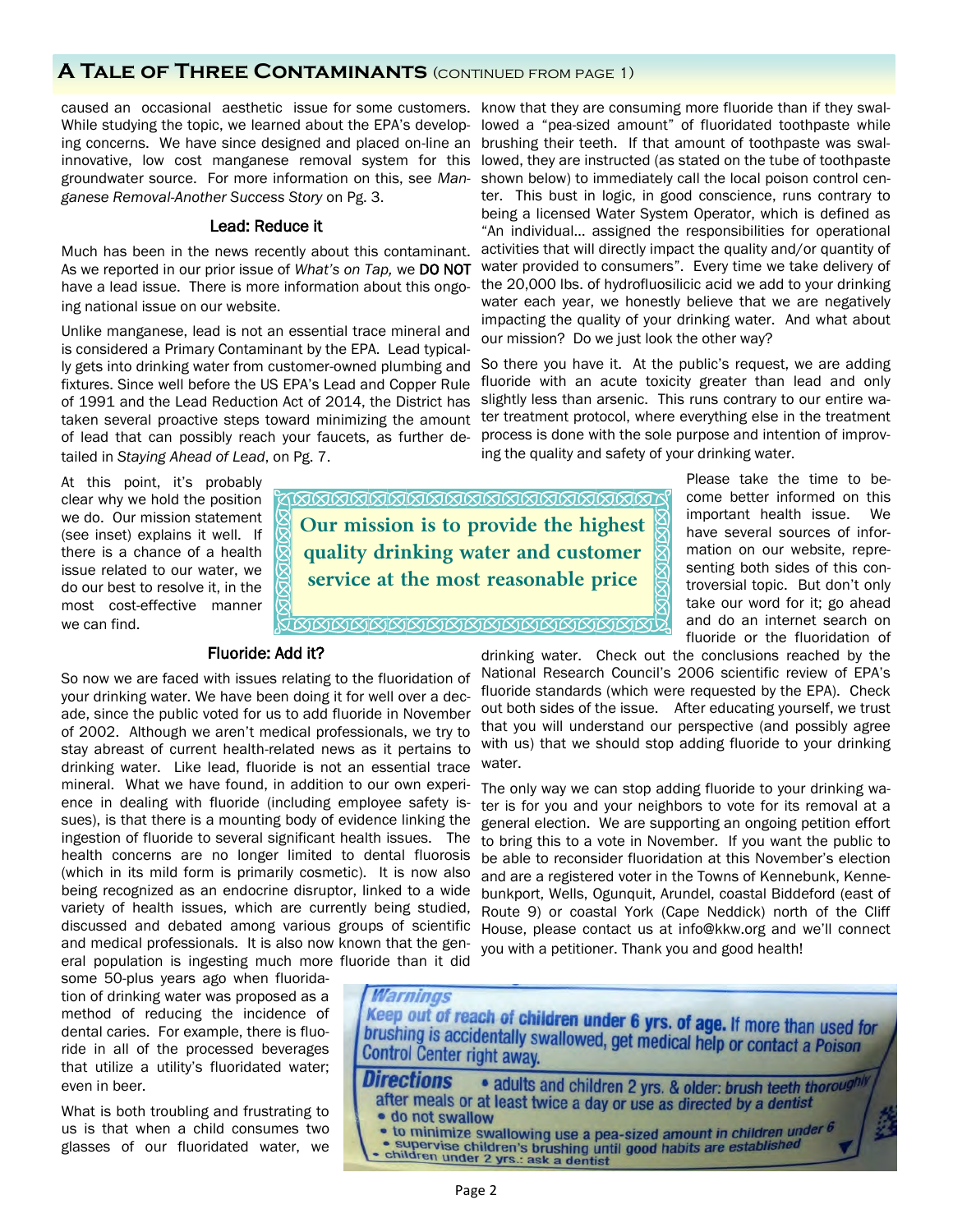# **Manganese Removal—Another Success Story**

Bill Snyder, Plant Manager (bsnyder@kkw.org) & Rob Weymouth, Facilities Manager (rweymouth@kkw.org)



In 2007, the District began using groundwater in addition to and turns the manganese into microscopic black particles. its Branch Brook surface water supply. One of the advantages This water then passes through the two existing rapid sand of using well water is the considerably lower chemical cost. As filters at our Water Filtration Plant, where the manganese para result, we began relying less on Branch Brook's surface ticles are trapped and removed. The water then goes through source and more on well water, especially during the high de- the existing groundwater treatment process for corrosion conmand summer months. The well water we selected in the trol (so as not to corrode customers' lead and copper plumb-Merriland aquifer was of very good quality, but like most ing), disinfection and fluoridation, before being pumped into groundwater, it contained higher mineral content than that of our surface water. Some minerals can create aesthetic issues such as discoloration or staining of plumbing fixtures. For

example, manganese may show up as black or grey in color.

When manganese levels are relatively low, they can generally be treated by a process called sequestration. Simply put, sequestering minerals with phosphates means tying up minerals by keeping them in solution so as not to cause discoloration. Over time, though, we found the level of manganese in the well water slowly crept upwards, where sequestration was becoming less effective. After consulting with State regulators (because any change in water treatment must be approved by them) and discovering the USEPA's growing

concerns about manganese, we decided to take a more pro-million (ppm), which is well below the SMCL of .05 ppm. active approach and began looking for the most cost effective way to remove manganese.

the manganese, causing it to come out of solution, followed by filtration. It proved to be very effective, so we brought it up to full scale. Here is how the system works. A small amount of best for our customers, just like it says in our mission statepotassium permanganate and sodium hypochlorite (food ment. grade oxidizers) are added to the Merriland River Well water,

the distribution system to our customers.

It took a real in-house team effort to perform the research,

laboratory analysis, modeling trials, engineering design and field construction to achieve this new treatment process for minimal cost (all without consultants or contractors). The total cost of this treatment modification was around \$110,000, which is significantly less than the estimated \$1,000,000 or more for any alternative manganese removal treatment process capable of treating 1 million gallons of water per day. We recently completed the project and after some off-line testing, have the treatment chemistry dialed in. The results have been extraordinary, with manganese in the finished water averaging about 0.01 to 0.02 parts per

**One of our many bench test trials for optimizing the removal of manganese**

Early in 2015 we successfully piloted a process of oxidizing meet any future regulatory changes that EPA may impose. In addition to eliminating any aesthetic issues related to manganese, our new treatment regimen has us well positioned to This has been a great success story for the District and one that we thought was worth sharing. As always, it's only the

# **Highlights from our May 7, 2016 Open House**



The air horn in the wheeler is always a treat



with the kiddos  $\Vert$  Here's Drippy with some of his fans



employee



The May Day parade wouldn't be the same without Cathy and the KKW Kids in the Caterpillar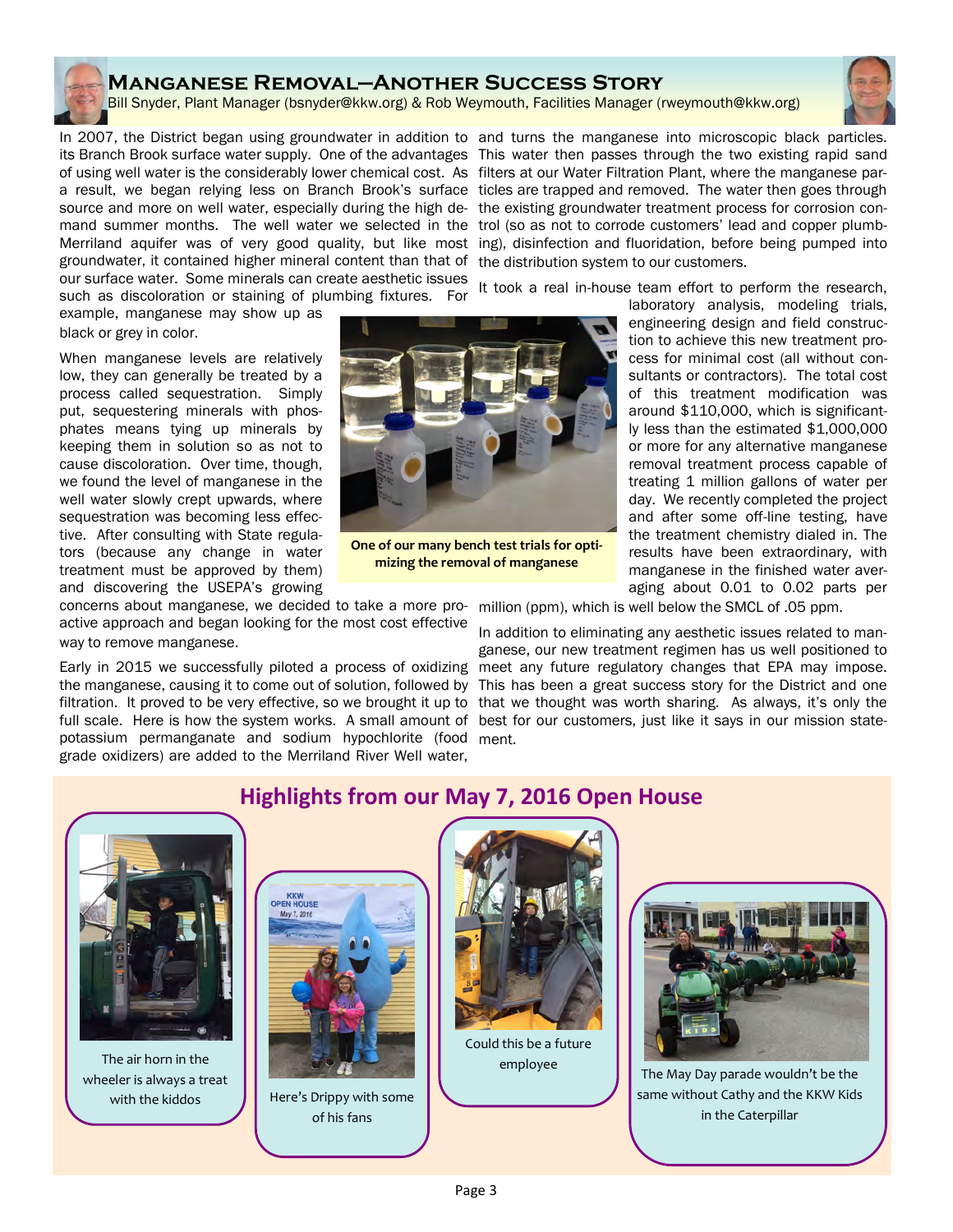

### **Where does my water come from?**

In 2015, we produced a record 1,095 million gallons (MG) of water for our customers. That equates to an average of 3.0 MG produced each day from one of our five high quality supply sources:

- Branch Brook Surface Water 677.6 MG
- Kennebunk River Wells 369.07 MG
- Merriland River Wells 18.95 MG
- Plant Wells 18.18 MG
- Harrisecket Road Wells 11.56 MG

### **Source Water Assessment**

The sources of drinking water include rivers, lakes, ponds and wells. As water travels over the surface of the land or through the ground, it dissolves naturally occurring minerals and radioactive material and can pick up substances resulting from human activity. The Maine Drinking Water Program (DWP) has evaluated all public water supplies as part of the Source Water Assessment Program (SWAP). The assessments examine geology, hydrology, land uses, water testing information, and the extent of land ownership or protection by local ordinance to see how likely drinking water sources are to being contaminated by human activities in the future. Assessment results are available at public water suppliers, town offices and the DWP. For more information about the SWAP, contact the DWP at 287-2070.

### **Lead in Drinking Water**

Elevated levels of lead can cause serious health problems, especially for pregnant women and young children. Lead in drinking water is primarily from materials and components associated with service lines and household plumbing. The Kennebunk, Kennebunkport and Wells Water District is responsible for providing high quality drinking water to the tap, but cannot control the variety of materials used in private plumbing systems. When your water has been sitting for several hours, you can minimize the potential for lead exposure by flushing your tap for 30 seconds to 2 minutes before using water for drinking or cooking. If you are concerned about lead in your drinking water, you may wish to have your water tested. Information on lead in drinking water, testing methods, and steps you can take to minimize exposure is available from the Safe Drinking Water Hotline (800-426-4791) or visit *www.epa.gov/*

# **2015 Drinking Water Quality Report EXECUTE DRINK**<br> **HYDRATE WITH CONFIDENCE!**<br>
We are once again pleased to report

**2015 DRINKING WA<br>
<b>EXECTE ANTE WITH CONFIDENCE!**<br>
We are once again pleased to report that your drink-<br>
ing water fully complies with all Federal and State **2015 DRINKING WA'**<br> **in Fig. 2015 PRINKING WAY**<br> **ing water fully complies with all Federal and State**<br> **primary drinking water standards - congratulations! PRATE WITH CONFIDENCE!**<br>We are once again pleased to report that your drink-<br>ing water fully complies with all Federal and State<br>primary drinking water standards - congratulations!<br>This drinking water quality report conta This drinking water quality report contains important information about your water, what it contains and the treatment process used to make it safe. Since its incorporation in 1921, the Kennebunk, Kennebunkport & Wells Water District has considered water quality and the health of our customers of prime importance. Our highly trained and State-licensed Water System Operators vigilantly treat, monitor and safeguard our water supplies to ensure that our customers are provided with safe, high quality and good tasting drinking water that still costs less than a penny per gallon, that's refreshing.

### **HEALTH INFORMATION**

Drinking water, including bottled water, may reasonably be expected to contain at least small amounts of some contaminants. The presence of contaminants does not necessarily indicate that water poses a health risk. Contaminants that may be present in source water include: **Expected to contain at least small amounts or some postmannants.** The presence of contaminants does no ecessarily indicate that water poses a health risk ontaminants that may be present in source wate clude:<br>• Microbial

- bacteria, which may come from sewage treatment plants, septic systems, agricultural livestock operations and wildlife. **Inicrobial contaminants,** such as viruses and bacteria, which may come from sewage treatment plants, septic systems, agricultural livestock operations and wildlife.<br> **Inorganic contaminants,** such as salts and met-
- als, which can be naturally occurring or result from urban storm water runoff, industrial or domestic wastewater discharges, oil and gas production, mining or farming. **Performation Containmants, such as saits and metals, which can be naturally occurring or result from urban storm water runoff, industrial or domestic wastewater discharges, oil and gas production, mining or farming.**<br>**Pes**
- a variety of sources such as agriculture, urban storm water runoff and residential uses. **Correct minants, and the minants, including or farming.**<br> **Pesticides and herbicides,** which may come from<br>
a variety of sources such as agriculture, urban<br>
storm water runoff and residential uses.<br>
• Organic chemical con
- thetic and volatile organic chemicals, which are by products of industrial processes and petroleum production, and can also come from gas stations, urban runoff and septic systems. • Organic chemical contaminants, including syn-<br>thetic and volatile organic chemicals, which are by-<br>products of industrial processes and petroleum<br>production, and can also come from gas stations,<br>urban runoff and septic s
- occurring or be the result of oil and gas production and mining activities.

Some people may be more vulnerable to contaminants in drinking water than the general population. Immuno-compromised persons such as persons with cancer undergoing chemotherapy, persons who have Some people may be more vulnerable to contaminants in drinking water than the general population.<br>Immuno-compromised persons such as persons with cancer undergoing chemotherapy, persons who have undergone organ transplants or other immune system disorders, some elderly and infants can be particularly at risk from infections. Immuno-compromised persons such as persons with<br>cancer undergoing chemotherapy, persons who have<br>undergone organ transplants, people with HIV/AIDS<br>or other immune system disorders, some elderly and<br>infants can be particula water from their health care providers. EPA/CDC guidelines on appropriate means to lessen the risk of infection by Cryptosporidium and other microbial contaminants are available from the Safe Drinking These people should seek a<br>water from their health care<br>guidelines on appropriate meal<br>infection by Cryptosporidium<br>contaminants are available fr<br>Water Hotline (800-426-4791). water from their health care provides.<br>
guidelines on appropriate means to lessen<br>
infection by Cryptosporidium and other<br>
contaminants are available from the Saf<br>
WATER SOURCES & PROTECTION<br>
The District utilizes both hig

The District utilizes both high quality surface water and groundwater as supply sources. Surface water is obtained exclusively from Branch Brook, a largely springfed, naturally flowing water body that originates in Sanford and forms the town line between Kennebunk and Wells. In addition to Branch Brook, the District obtains tained exclusively from Branch Brook, a largely spring-<br>fed, naturally flowing water body that originates in San-<br>ford and forms the town line between Kennebunk and<br>Wells. In addition to Branch Brook, the District obtains<br> red, naturally flowing water body that originates in San-<br>ford and forms the town line between Kennebunk and<br>Wells. In addition to Branch Brook, the District obtains<br>groundwater from its four naturally developed well sites Company and the York Water District.

Protection of the Branch Brook watershed and well sites remains a top priority. The District continues to purchase property, seek conservation easements and work with local officials to strengthen ordinances within the watershed and wellhead protection zones as opportunities arise. If you witness illegal or suspicious activity within the Branch Brook watershed or at the well sites, please report it immediately by calling the District<br>at 207-985-2362 or notify the local Police at 911.<br>WATER QUALITY VIOLATIONS<br>No water quality violations were issued in 2015. work with local officials to strengthen ordinances<br>the watershed and wellhead protection zones as<br>tunities arise. If you witness illegal or suspicious<br>ty within the Branch Brook watershed or at th<br>sites, please report it i at 207-985-2362 or notify the local Police at 911.<br>**WATER QUALITY VIOLA TIONS**<br>No water quality violations were issued in 2015.

### **WAIVER INFORMATION**

In 2014, our system was granted a 'Synthetic Organics Waiver.' This is a three year exemption from the monitoring/reporting requirements for the industrial chemicals: **WAIVER INFORMATION**<br>In 2014, our system was granted a 'Synthetic Organics<br>Waiver.' This is a three year exemption from the moni-<br>toring/reporting requirements for the industrial chemicals:<br>S E M I V O L A T I L E OR G A N *PHENE/CHLORDANE/PCB, HERBICIDES* and *CARBA-MATE PESTICIDES.* This waiver was granted due to the absence of these potential sources of contamination within a half mile radius of the water source. **SEMIVOLATILE OR GANICS, TOXA-**<br>
PHENE/CHLORDANE/PCB, HERBICIDES and CARBA-<br>
MATE PESTICIDES. This waiver was granted due to<br>
the absence of these potential sources of contamination<br>
within a half mile radius of the water the absence of these potential sources of contamination<br>within a half mile radius of the water source.<br>**TREATMENT PROCESS**<br>SURFACE WATER from Branch Brook flows into our<br>Filtration Plant where multiple processes are used t

remove particles and microorganisms. The first process is COAGULATION, where chemicals (primarily food-grade alum) are added, causing particles to destabilize and attract to each other. Then FLOCCULATION occurs in mixing chambers where the small particles combine into larger particles called floc. Next, CLARIFICATION occurs in the settling basins where the heavier floc particles settle out. Chlorine dioxide is then introduced for INITIAL DISIN-FECTION; free chlorine is PRIMARY DISINFECTION. The FILTRATION process follows where clarified water passes through dual media filters (sand and anthracite) to remove any remaining floc particles. Finished water chemistry is then optimized for CORROSION CONTROL & SEQUESTRATION using ortho-poly phosphates, FLUORIDATION (see Note 1), and SECONDARY DISIN-FECTION with free chlorine prior to being pumped into our distribution system where over 212 miles of transmission and distribution system water mains and seven storage tanks distribute water to our customers.

**GROUNDWATER** from our four well sites (eight wells) is pumped into the distribution system after the water chemistry is optimized for CORROSION CONTROL & SE-QUESTRATION with ortho-poly phosphates, FLUORIDA-TION, and DISINFECTION with free chlorine. Water from the Merriland River well site is also filtered to improve aesthetic quality by lowering iron and manganese levels.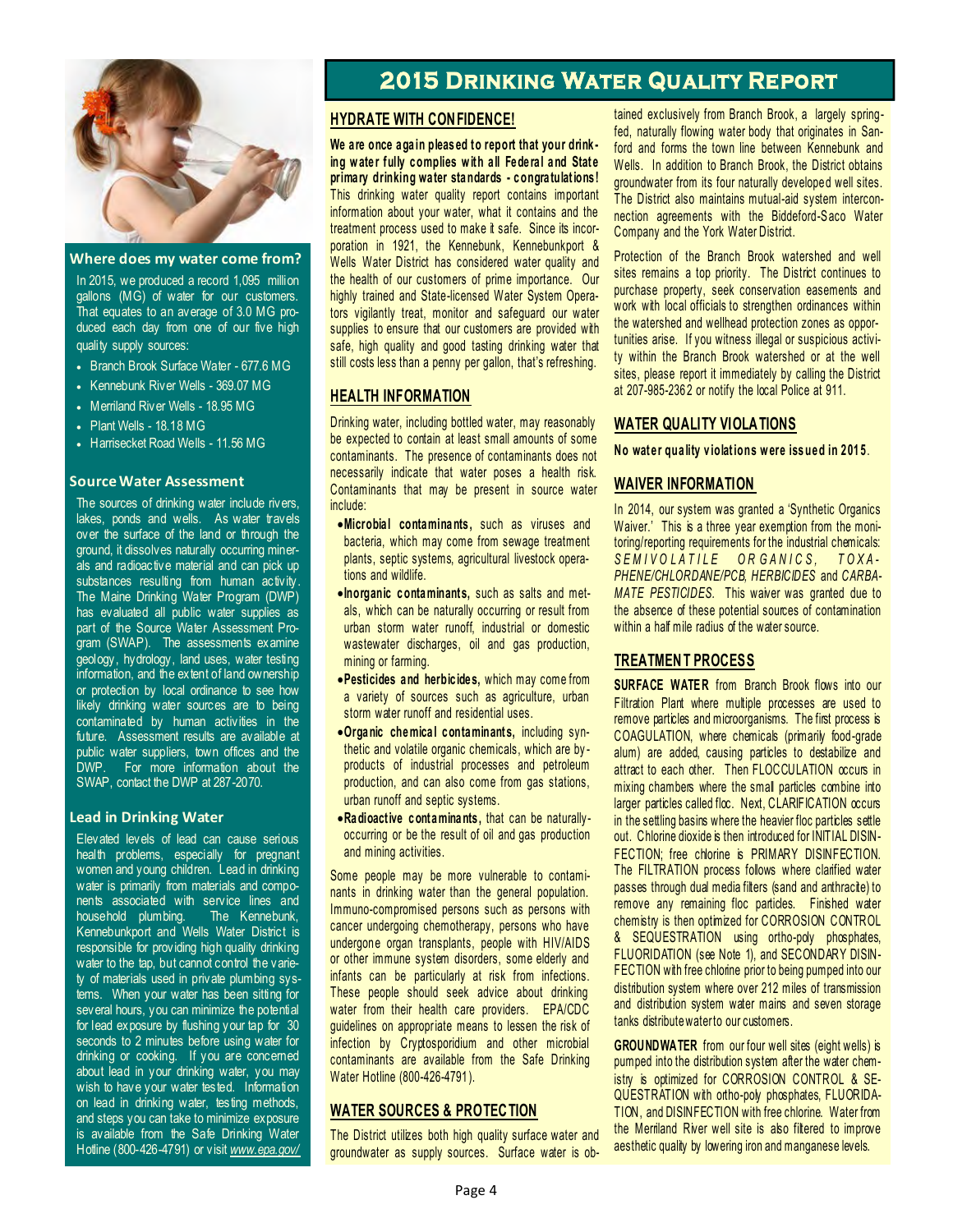| 2015 ANNUAL WATER QUALITY REPORT FOR PWSID# ME0090760        |                      |                                     |                                                     |                           |                                                                                                                                                             |  |  |  |
|--------------------------------------------------------------|----------------------|-------------------------------------|-----------------------------------------------------|---------------------------|-------------------------------------------------------------------------------------------------------------------------------------------------------------|--|--|--|
| <b>Contaminant</b>                                           | Date                 | <b>Result</b>                       | <b>MCL</b>                                          | <b>MCLG</b>               | <b>Source/Comments</b>                                                                                                                                      |  |  |  |
| Microbiological                                              |                      |                                     |                                                     |                           |                                                                                                                                                             |  |  |  |
| <b>COLIFORM (TCR)(1)</b>                                     | 2015                 | 0 pos                               | 1 pos or 5%                                         | 0 pos                     | Naturally present in the environment.                                                                                                                       |  |  |  |
| <i><b>Inorganics</b></i>                                     |                      |                                     |                                                     |                           |                                                                                                                                                             |  |  |  |
| <b>ARSENIC</b>                                               | 7/9/2015             | 5 ppb                               | $10$ ppb                                            | 0 ppb                     | Erosion of natural deposits. Runoff from orchards, glass and electron-                                                                                      |  |  |  |
|                                                              |                      |                                     |                                                     |                           | ics production wastes.                                                                                                                                      |  |  |  |
| <b>BARIUM</b>                                                | 6/17/2015            | $0.008$ ppm                         | 2 ppm                                               | 2 ppm                     | Discharge of drilling wastes. Discharge from metal refineries. Erosion<br>of natural deposits.                                                              |  |  |  |
| <b>CADMIUM</b>                                               | 7/9/2015             | 3 ppm                               | 5 ppm                                               | 5 ppm                     | Corrosion of galvanized pipes. Erosion of natural deposits. Discharge<br>from metal refineries, runoff from waste batteries and paints.                     |  |  |  |
| <b>CHLORITE</b>                                              | 1/4/2015             | $0.32$ ppm                          | 1 ppm                                               | 0.8 ppm                   | Water additive used to control microbes.                                                                                                                    |  |  |  |
| <b>CHROMIUM</b>                                              | 7/9/2015             | 7 ppb                               | $100$ ppb                                           | $100$ ppb                 | Discharge from steel and pulp mills. Erosion of natural deposits.                                                                                           |  |  |  |
| <b>FLUORIDE (2)</b>                                          | 6/17/2015            | 0.84 ppm                            | 4 ppm                                               | 4 ppm                     | Erosion of natural deposits. Water additive which promotes strong                                                                                           |  |  |  |
| NITRATE (4)                                                  | 7/28/2015            | $1.1$ ppm                           | $10$ ppm                                            | $10$ ppm                  | teeth. Discharge from fertilizer and aluminum factories.<br>Runoff from fertilizer use. Leaching from septic tanks, sewage.<br>Erosion of natural deposits. |  |  |  |
| <b>Radionuclides</b>                                         |                      |                                     |                                                     |                           |                                                                                                                                                             |  |  |  |
| <b>COMBINED RADIUM</b> (-226 & -228)                         | 5/4/2015             | $1.1$ pCi/l                         | 5pG/l                                               | 0 pCi $\Lambda$           | Erosion of natural deposits.                                                                                                                                |  |  |  |
| <b>COMBINED URANIUM</b>                                      | 7/9/2015             | $1.7$ ppb                           | 30 ppb                                              | 0 ppb                     | Erosion of natural deposits.                                                                                                                                |  |  |  |
| RADIUM-226                                                   | 11/25/2015           | $0.6$ pCi/l                         | 5 pCi/l                                             | 0 pCi $\Lambda$           | Erosion of natural deposits.                                                                                                                                |  |  |  |
| RADIUM-228                                                   | 5/4/2015             | $0.8$ pCi/l                         | 5 pCi/l                                             | $0$ pCi $\Lambda$         | Erosion of natural deposits.                                                                                                                                |  |  |  |
| URANIUM-238                                                  | 7/30/2015            | 1 ppb                               | 30 ppb                                              | 0 ppb                     | Erosion of natural deposit.                                                                                                                                 |  |  |  |
| Lead/Copper                                                  |                      |                                     |                                                     |                           |                                                                                                                                                             |  |  |  |
| COPPER 90TH%VALUE (3)                                        | 1/1/2015 - 6/30/2015 | $0.407$ ppm                         | $AL=1.3$ ppm                                        | $1.3$ ppm                 | Corrosion of household plumbing systems.                                                                                                                    |  |  |  |
| LEAD 90TH%VALUE (3)                                          | 1/1/2015 - 6/30/2015 | 11 ppb                              | $AL = 15$ ppb                                       | 0 ppb                     | Corrosion of household plumbing systems.                                                                                                                    |  |  |  |
| Disinfectants and Disinfection By-Products                   |                      |                                     |                                                     |                           |                                                                                                                                                             |  |  |  |
| <b>Biddeford Pool Fire Station</b>                           |                      |                                     |                                                     |                           |                                                                                                                                                             |  |  |  |
| TOTAL HALOACETIC ACID (HAA5)(7)                              | LRAA (2015)          | 25 ppb<br>Range (0-23 ppb)          | 60 ppb                                              | 0 ppb                     | By-product of drinking water chlorination.                                                                                                                  |  |  |  |
| TOTAL TRIH ALOMETHANE (TTHM)(7)                              | LRAA (2015)          | 32 ppb<br>Range (7.5 - 33.1 ppb)    | 80 ppb                                              | 0 ppb                     | By-product of drinking water chlorination.                                                                                                                  |  |  |  |
| <b>Crow Hill Tank</b><br>TOTAL HALOACETIC ACID (HAA5)(7)     | LRAA (2015)          | 18 ppb<br><b>Range (0-42 ppb)</b>   | 60 ppb                                              | $0$ ppb                   | By-product of drinking water chlorination.                                                                                                                  |  |  |  |
| TOTAL TRIH ALOMETHANE (TTHM)(7)                              | LRAA (2015)          | 23 ppb<br>Range (6.9-48.4 ppb)      | 80 ppb                                              | 0 ppb                     | By-product of drinking water chlorination.                                                                                                                  |  |  |  |
| <b>Ogunquit Town Hall</b><br>TOTAL HALOACETIC ACID (HAA5)(7) | LRAA (2015)          | 38 ppb<br>Range (27 - 52 ppb)       | 60 ppb                                              | $0$ ppb                   | By-product of drinking water chlorination.                                                                                                                  |  |  |  |
| TOTAL TRIH ALOMETHANE (TTHM)(7)                              | <b>LRAA (2015)</b>   | 30 ppb<br>Range (15.7-38 ppb)       | 80 ppb                                              | 0 ppb                     | By-product of drinking water chlorination.                                                                                                                  |  |  |  |
| <b>Wells Library</b><br>TOTAL HALOACETIC ACID (HAA5)(7)      | LRAA (2015)          | 29 ppb<br>Range (15.3 48 ppb)       | 60 ppb                                              | $0$ ppb                   | By-product of drinking water chlorination.                                                                                                                  |  |  |  |
| TOTAL TRIH ALOMETHANE (TTH M)(7)                             | LRAA (2015)          | 19 ppb<br>Range (10.2-40 ppb)       | 80 ppb                                              | 0 ppb                     | By-product of drinking water chlorination.                                                                                                                  |  |  |  |
| <b>CHLORINE RESIDUAL LEVELS</b>                              | RAA (2015)           | $1.28$ ppm<br>Range (0.3 - 2.6 ppm) | <b>MRDL</b><br>$= 4$ ppm                            | <b>MRDLG</b><br>$= 4$ ppm | By-product of drinking water chlorination.                                                                                                                  |  |  |  |
| <b>TURBIDITY LEVELS (highest recorded)</b>                   | 10/18/2015           | 0.33 ntu (PTR)                      | <0.3 ntu in 95% of samples<br>1.0 ntu maximum limit |                           | Soil runoff.                                                                                                                                                |  |  |  |

### **Definitions:**

-Maximum Contaminant Level (MCL): The highest level of a contaminant that is allowed in drinking water.<br>-Maximum Contaminant Level Goal (MCLG): The level of a contaminant in drinking water below which there

known or expected risk to health. Running Annual Average (RAA): A 12 month rolling average of all monthly or quarterly samples for the last year at

all sample locations -Maximum Contaminant Level Goal (MCLG): The level of a contaminant in drinking water below which there is no<br>known or expected risk to health.<br>Running Annual Average (RAA): A 12 month rolling average of all monthly or quar

Action level (AL): The concentration of a contaminant that, if exceeded, triggers treatment or other requirements

that a water system must follow. -Loca tional Running Annual Average (LRAA): A 12 month rolling average of all monthly or quarterly samples at<br>specific locations.<br>Action level (AL): The concentration of a contaminant that, if exceeded, triggers treatment -Action level (AL): The concentration of a contaminant that, if exceeded, triggers treatment or other requirements<br>that a water system must follow.<br>Maximum Residual Disinfectant Level (MRDL): The highest level of a disinfe -Maximum Residual Disinfectant Level (MRDL): The highest level of a disinfectant allowed in drinking water. The convincing evidence that the addition of a disinfectant is necessary for the control of microbial contamina<br>-M

is no known or expected risk to health.

### **Units:**

ppm = parts per million or milligrams per liter (mg/L) pos = positive samples MFL = million fibers per liter<br>ppb = parts per billion or micrograms per liter (ug/L) pCi/l = picocuries per liter (a measure of radioactivity)

### **Notes:**

1) Total Coliform Bacteria: Reported as the highest monthly number of positive samples for water systems that take less than 40 samples per month

2) Fluoride: For those systems that fluoridate, fluoride levels must be maintained between 0.5 and 1.2 ppm. The optimum level is 0.7 ppm.

3) Lead/Copper: Action levels (AL) are measured at the consumer's tap. 90% of the tests must be equal to or below the action level.

4) Nitrate: Nitrate in drinking water at levels above 10 ppm is a health risk for infants of less than six months of age. High nitrate levels in drinking water can cause blue baby syndrome. Nitrate<br>levels may rise quickly for short periods of time because of rainfall or agricultural activity. If you 3) Lead/Copper: Action levels (AL) are measured at the consumer's tap. 90% of the tests must be equal to or below the action level.<br>
4) Nitrate: Nitrate in drinking water at levels above 10 ppm is a health risk for infant

15 pCi/L requires testing for Uranium. Compliance is based on Gross Alpha results minus Uranium results = Net Gross Alpha.

recommended. It is also advisable to test indoor air for Radon.

6) Radon: The State of Maine adopted a Maximum Exposure Guideline (MEG) for Radon in drinking<br>water at 4000 pC/l, effective 1/1/2007. If Radon exceeds the MEG in water, treatment is<br>recommended. It is also advisable to tes 7) TTHM/HAA5: Total Trihalomethanes and Haloacetic Acids are formed as a by-product of drinking<br>water chlorination. The chemical reaction occurs when chlorine combines with naturally occurring organic matter in water. Compliance is based on running annual average.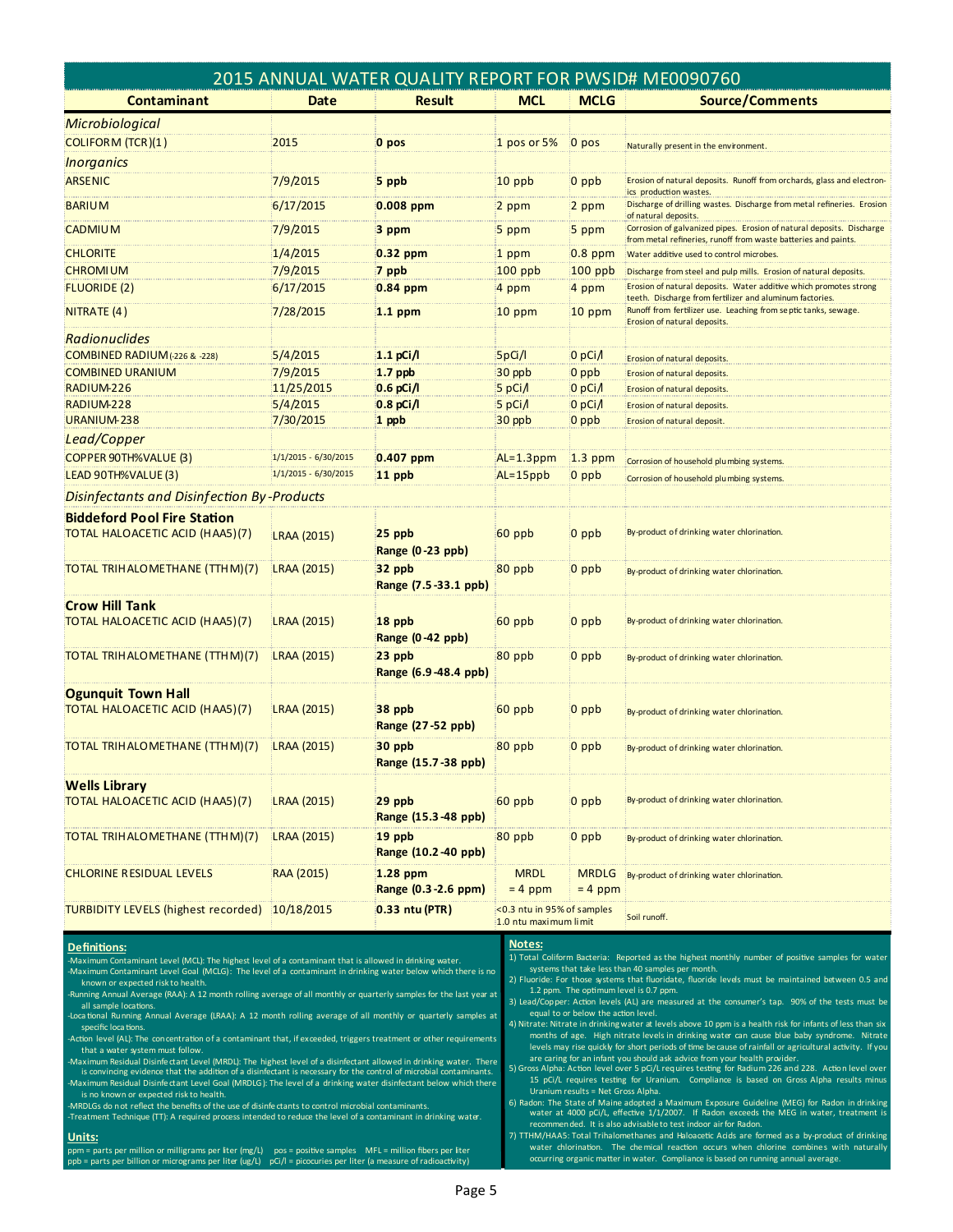

# **BENEATH THE SURFACE - Brady to Gronk & the Cost of Construction**  Don Gobeil, Technical Services Manager (dgobeil@kkw.org)

If I were to take the time to categorize all the *Beneath the Sur-*ing the rules and regulations that must be adhered to, answerface articles I've written over the years, I bet a pattern would ing any and all questions that arise and generally trying to surface that would reveal recurring articles about the District's make a potentially intimidating process seem less so. Whethconstruction program, how we formulate our budgets, how we er a project eventually materializes or not, if I can make the prioritize among the never ending number of projects that individual comfortable with me (and by extension the District), must be completed and in general how we attempt to fulfill our then I know any decision is reflective of the best information mission and deliver value to our customers.

Ensuring that we try to squeeze every drop of benefit from With individuals, discussing a new service or main inquiry focus as we go about managing our buried infrastructure and Whenever I attempt to provide a 'ball-park' estimate, the next assets. But there is also another element associated with the question is invariably, *"why does it cost SO much"*? Sticker

it represents another aspect and responsibility of what we must manage and oversee. I'm referring to construction projects designed by, installed by and paid for by private individuals and developers. New residential subdivisions, shopping centers, industrial parks, condominium developments and single family homes are all part of the matrix of growth and expansion that we must be involved with and oversee. And in a fast paced environment like coastal York County, this can represent a sizeable additional workload for us. In the case of new subdivisions and extensions along public streets, the District assumes the ongoing responsibility to own and maintain the main after it is installed



*KKWWD's Eric Cloutier is inspecting a recent 12" water main extension on Ocean Avenue, Kennebunkport*

and accepted. Other projects like condominium developments and commercial or industrial projects are designed to remain privately owned and maintained. But with all projects, we require the material used and the workmanship of the installation be done in accordance to our specifications and standards. This ensures continuity in system integrity and performance regardless of whether we own and maintain the system or some private group or association does.

When we work with outside engineers and developers on prian individual building or buying a single family home beyond blasting work, general liability, performance guarantees, workextensions usually involve dealing with someone who has nev- that construction projects incorporate an emphasis on effier undertaken such an endeavor, and who will likely never cient traffic and pedestrian movement at all times. And 6) Conis critically important in this setting that I communicate clearly dictate paving and restoration standards that many times are to explain the process they will encounter. This includes outlin-

that we can provide.

spending our customers' money is always near the top of our quickly brings up a standard question, *"how much will it cost"*? way in which our distribution system grows and expands. And shock is not overstating the recurring dazed look I get from

> many folks when they are first presented with the harsh reality of construction costs. Consider this; new construction of a water main on a typical paved street can easily cost \$150 to \$300 per foot of pipe installed. If you take a yardstick and place it in the street in front of your home, it could cost \$500-\$1,000 to cover that distance with a buried water main. Or, the next time you see a Tom Brady to Rob Gronkowski 60 yard touchdown pass, it could cost \$30,000 to \$50,000 to cover that same distance with a buried water pipe. For one individual with one house needing water, this is real money indeed.

In our industry, we all acknowledge how expensive con-

vately-financed projects, they generally have a good under-for oil and metal, and can spike dramatically based upon world standing of the process involved and the costs associated with political or economic unrest. 3) Providing workers a safe work completing a project successfully. They understand that ex-environment is now a top priority (and rightfully so), but adds penses resulting from our oversight are a cost of doing busi-expense to all projects due to incorporating best construction ness, and are ultimately passed along to the subsequent buy- techniques that emphasize safety over speed in reaching daily ers. However, when we get an inquiry for water service from goals. 4) Insurance regulations and requirements covering the end of our existing system, the process can lead in many ers' compensation overhead and other required coverages all different directions. These individual requests for water main add expense to projects. 5) Increasing public expectations have to do it again if they succeed in getting a project done. It tinually evolving State and Municipal permit regulations that struction has become. In fact, if one were to study escalating construction costs historically over time, it would surely outpace the annual rate of inflation or the cost of living. But what are the cost drivers? And can they be managed and/or contained? There are no easy answers. Some factors that I have witnessed over time include: 1) more and more utilities vying for space in our roadways, causing congestion, conflicts and design hurdles that all translate to higher costs. 2) Cost of pipe and materials is at the mercy of global commodity prices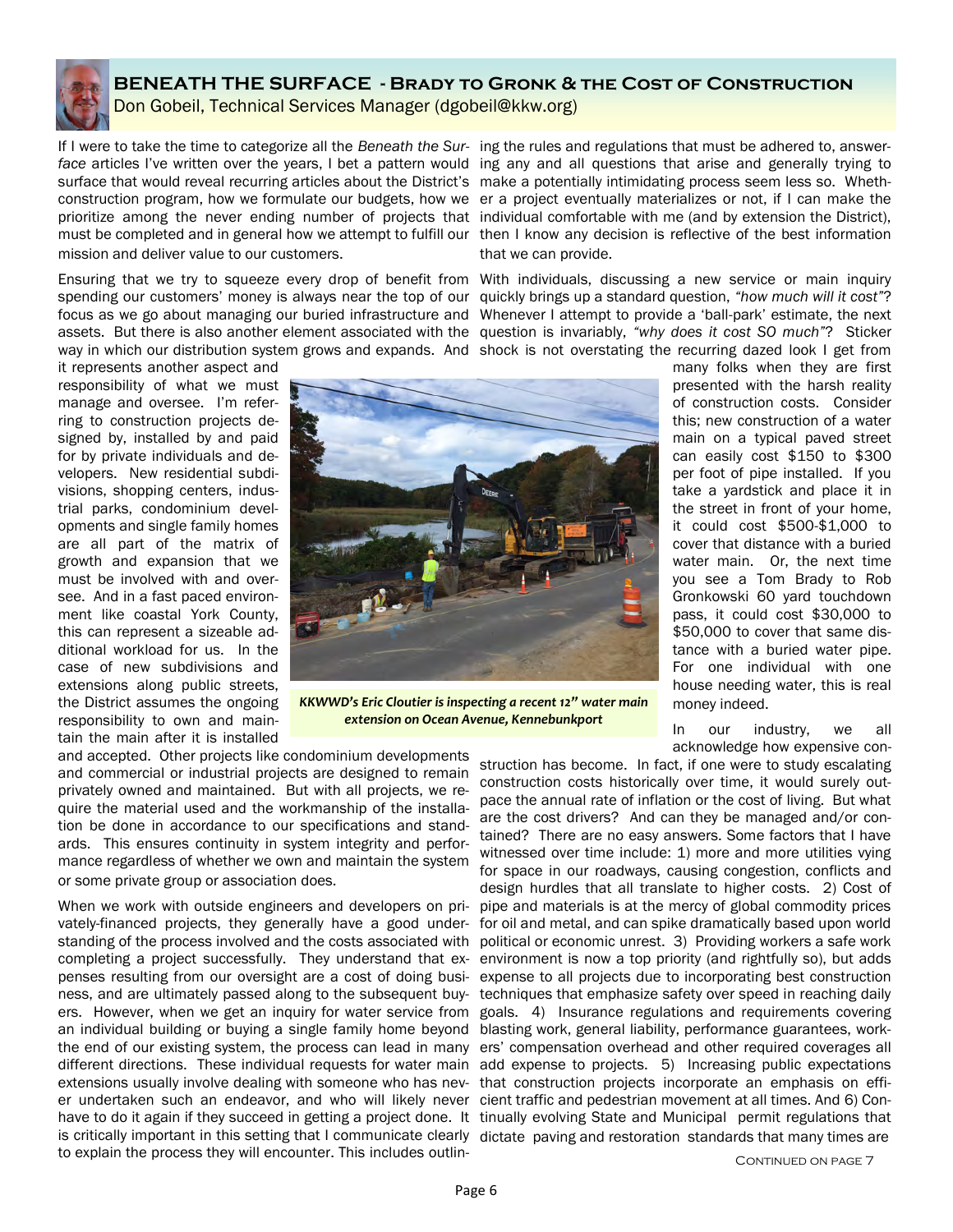# **Staying Ahead of Lead**

Bill Snyder, Plant Manager (bsnyder@kkw.org) & Norm Labbe, Superintendent (nlabbe@kkw.org)

### History and Background

As previously mentioned, two years ahead of EPA's (1991) Lead and Copper Rule, the District conducted a corrosion control study, which determined the optimal water treatment regimen to minimize the corrosion of lead and copper. Since that time the District has been minimizing the corrosion of customer-owned plumbing to comply with EPA standards, as can be seen of the attached Water Quality report (and on all others, which are in prior summer issues of *What's on Tap*, available on our website). In summary, we don't have an issue with elevated lead levels in our drinking water.

We realize that if lead was to appear in drinking water, it would come primarily from lead pipes, lead solder joints

(which is in most homes built prior to 1986) and from brass fittings (brass was at least 5% lead). Since we are involved in supplying water meters, we looked for alternatives to our use of standard brass water meters in our customers' homes. So in 2003, a full decade ahead of the January 2014 Federal ban of leadcontaining brass plumbing fixtures, the District stopped buying standard brass water meters. From that time on, we have only bought what is considered by the EPA as "lead free" brass meters, (which have an average lead content of less than 0.25%).

More recently, as a result of the unfortunate Flint, Michigan experience, it appears that the EPA will be further modify-

ing its regulations relating to lead, including significant changes that relate to the historical use of lead service lines. Lead service lines, which were popular until the late 1930s, were very prevalent in the Midwest. Their use was somewhat less widespread in the Northeast. As an added precaution, we have already begun a comprehensive water service investigation to identify every customer's service line material, with particular emphasis on finding any remaining lead water service lines that may not have already been replaced either by the District or by the property owners.

### What Can You Do As A Customer?

If your house was built prior to 1986, you may want to have an electrician assure that your electrical grounding meets current electrical codes and is not passing stray currents through your plumbing. Improper electrical grounding to your

water pipes can cause electrolysis of your plumbing, forcing lead and copper into the water. If your plumbing fixtures predate the 2014 Lead Reduction Act ban on leaded brass fixtures, you may want to assure that your drinking water fixtures are indeed lead-free. There is, however, a simple short term solution to both of these situations. Just run your water at the faucet for at least 30 to 60 seconds before using it for drinking or cooking. This will help assure that you only drink the District's lead-free water prior to it being affected by your plumbing. Another, more expensive solution is to purchase an under-the-counter or faucet-mounted water filter (usually containing activated carbon) that is rated for removing metals, tastes and odors. Besides taking out lead and copper, it will

also remove that chlorine odor that is ever-present in a properly operating surface water supply.

# **Beneath the Surface (continued from page 6)**

of doing business'.

It cannot be argued that the way business is conducted in today's world is superior to the way things were done in the past. Incorporating ALL stakeholders and their needs is vitally important, and ultimately builds public trust and support and results in a better end product.

far more extensive than what was originally disturbed. There In closing, I'd like to get back to the inexperienced individual are many other aspects of doing this type of work that have looking to become one of our customers. If I can succeed in evolved over the years that contribute to the increasing 'cost maneuvering someone like that through the maze of utility regulation, explain and estimate the costs that are likely to be encountered, build trust to the point where they feel comfortable in making decisions, then I look at those opportunities as the most gratifying part of the service that I provide in my role here at the District. And if I can somehow play a part that results in reducing the cost of the project from a Brady to Gronkowski 60 yard bomb to a Brady to Edelman screen pass, then all the better as well.

# Did you know?

Since the full deployment of our Advanced Metering Infrastructure (AMI) system began in the fall, we have installed over 650 AMI meters in the Town of Kennebunk (all with in-house staff) with a 100% success rate in reporting. For now, we will continue to focus on the area that lies east of the Mousam River and north of Route 1 (Main Street and Portland Road). We will provide regular updates of our progress of this project, as well as the launching of your customer access portal, on our website at *www.kkw.org* and in upcoming newsletters.

Page 7



If your water service is being used for an electrical ground, there must also be one or two grounding rods installed outside.